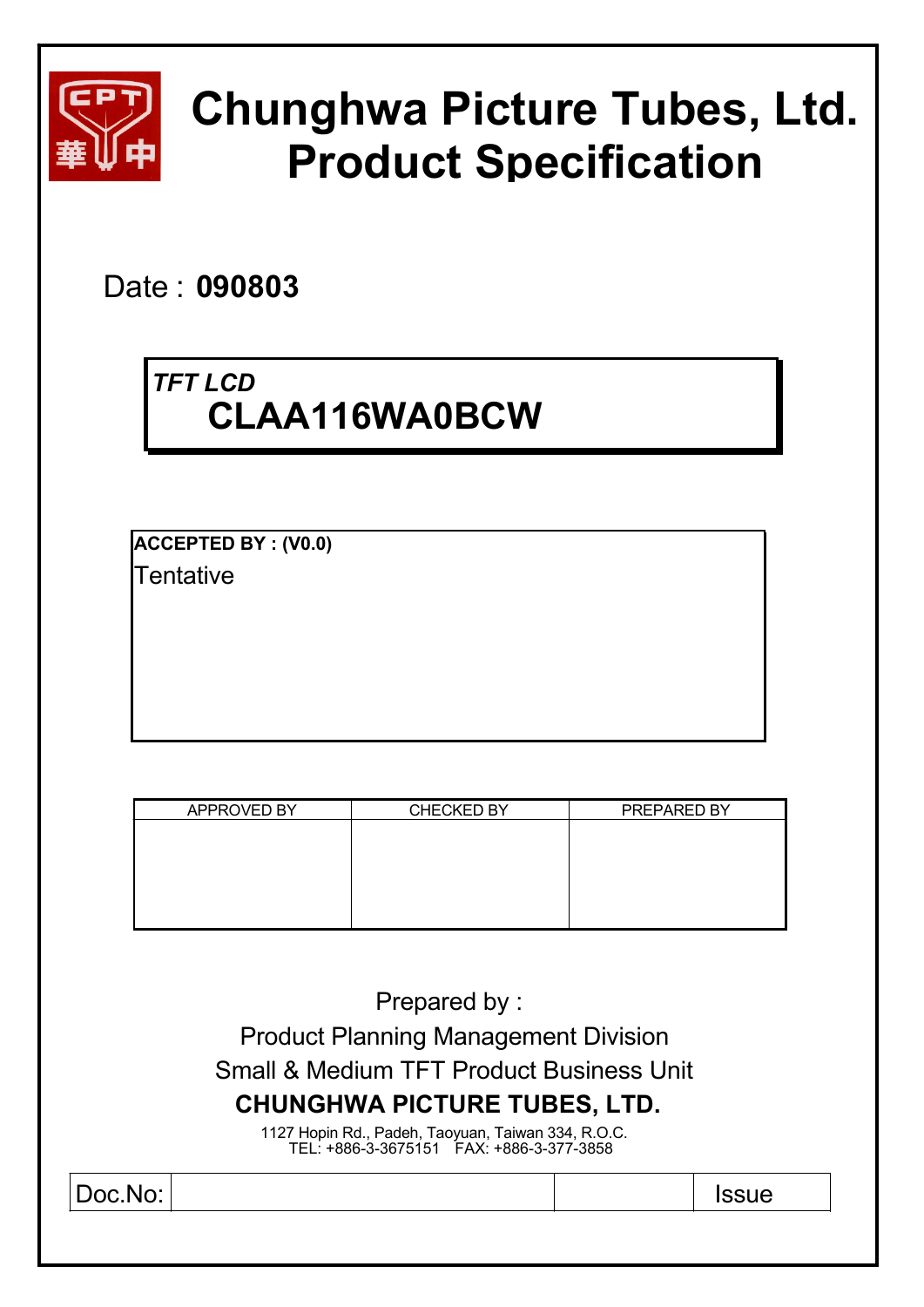#### **REVISION STATUS**

| <b>Revision</b> | Description                | Page                     | Rev. Date  |
|-----------------|----------------------------|--------------------------|------------|
| Notice          |                            |                          |            |
| 0.0             | <b>Preliminary Version</b> | $\overline{\phantom{a}}$ | 2009/05/19 |
|                 |                            |                          |            |
|                 |                            |                          |            |
|                 |                            |                          |            |
|                 |                            |                          |            |
|                 |                            |                          |            |
|                 |                            |                          |            |
|                 |                            |                          |            |
|                 |                            |                          |            |
|                 |                            |                          |            |
|                 |                            |                          |            |
|                 |                            |                          |            |
|                 |                            |                          |            |
|                 |                            |                          |            |
|                 |                            |                          |            |
|                 |                            |                          |            |
|                 |                            |                          |            |
|                 |                            |                          |            |

ON COL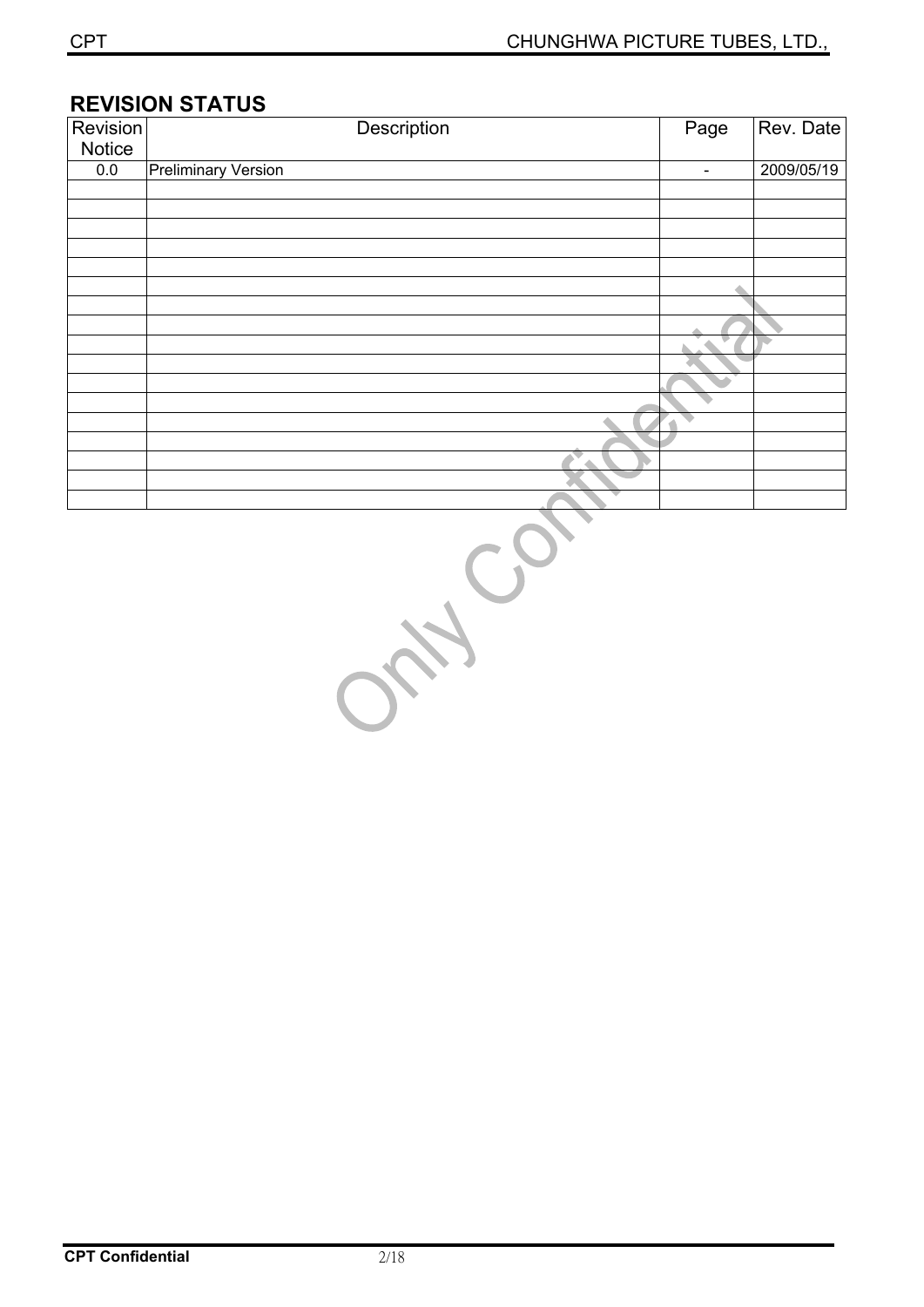**CONTENT**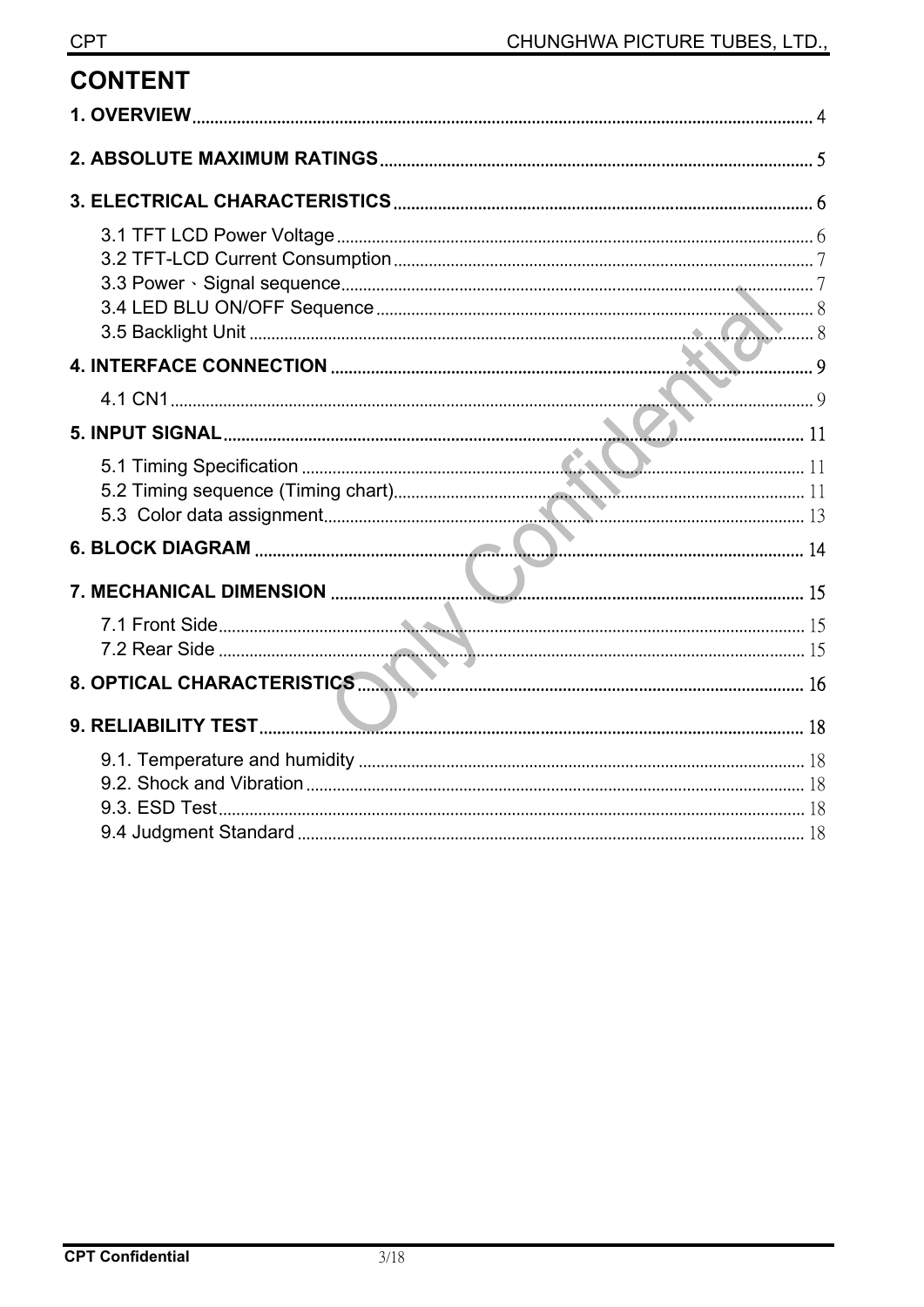## 1. OVERVIEW

CLAA116WA0BCW is 29.3 cm(11.6") color TFT-LCD (Thin Film Transistor Liquid Crystal Display) module composed of LCD panel, driver ICs, control circuit and LED backlight. By applying 1366×768 images are displayed on the 11.6" diagonal screen. Display 262K colors by 6 Bit R.G.B signal input.

General specification are summarized in the following table:

| <b>ITEM</b>                        | <b>SPECIFICATION</b>                              |
|------------------------------------|---------------------------------------------------|
| Display Area (mm)                  | 256.125 (H) x 144.00 (V) (11.6-inch diagonal)     |
| Number of Pixels                   | $1366(H) \times 3(RGB) \times 768(V)$             |
| Pixel Pitch (mm)                   | 0.1875 (H) $\times$ 0.1875 (V) $\triangleq$       |
| <b>Color Pixel Arrangement</b>     | <b>RGB</b> vertical stripe                        |
| Display Mode                       | Normally white, TN                                |
| Number of Colors                   | 262K                                              |
| Optimum Viewing Angle              | 6 o'clock                                         |
| Brightness(cd/m <sup>2</sup> )     | 400 nit(typ)                                      |
| Response Time (Tr+Tf)              | 10 $\text{ms (typ)}$                              |
| Viewing Angle(BL on, $CR \ge 10$ ) | 170 degree (Horizontal); 120 degree(Vertical)     |
| Power Consumption (W)              | $6.0W$ (Max)                                      |
| Electrical Interface(data)         | <b>LVDS</b>                                       |
| Module Size (mm)                   | 268(W)typ $\times$ 161.5(H)typ $\times$ 5.4(D)max |
| Module Weight (g)                  | 250 (Max.)                                        |
| <b>Backlight Unit</b>              | LED                                               |
| <b>Surface Treatment</b>           | Anti-Glare type, Hardness: 3H                     |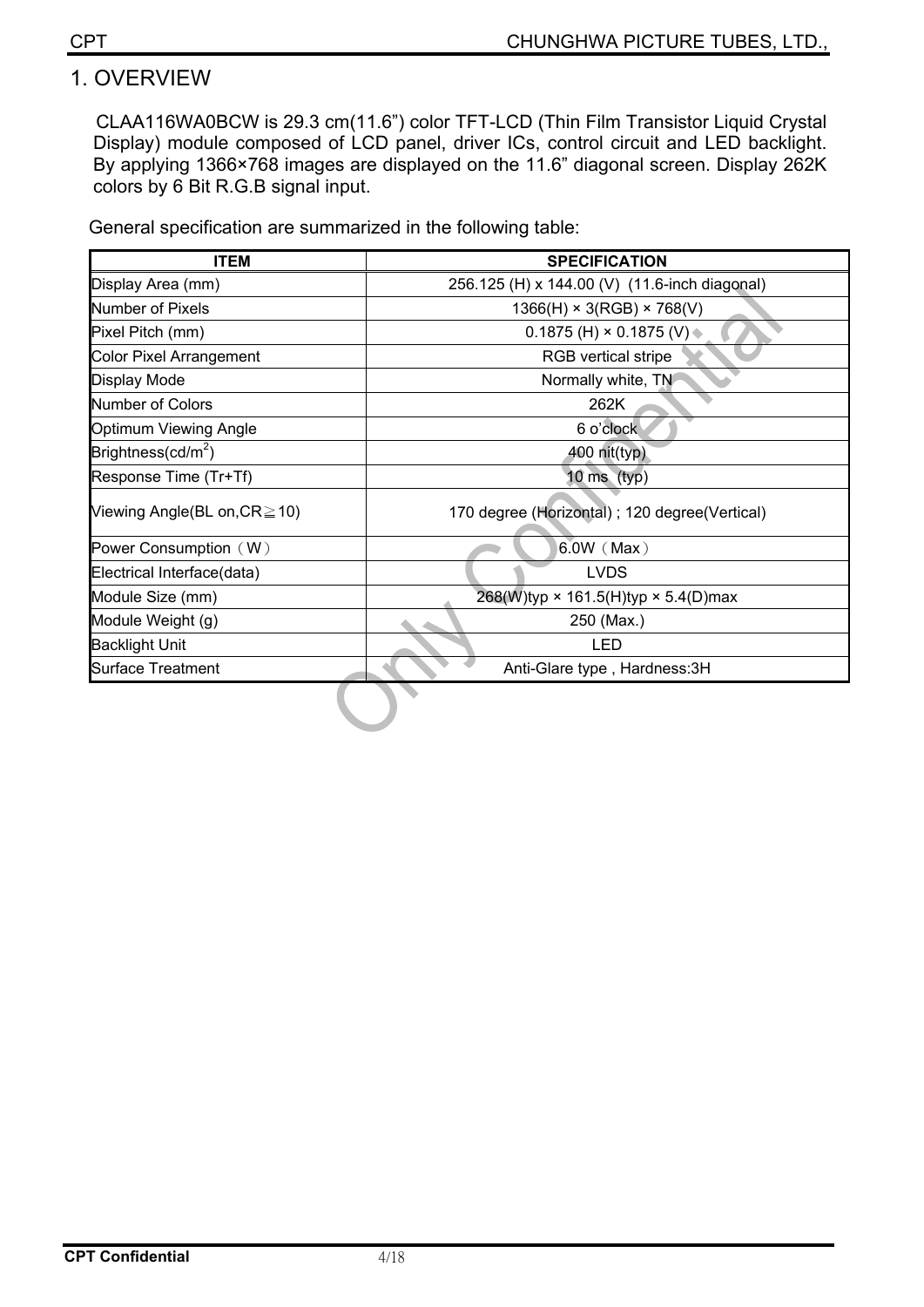## 2. ABSOLUTE MAXIMUM RATINGS

The following are maximun values which, if exceeded, may cause faulty operation or damage to the unit.

| <b>ITEM</b>                  | <b>SYMBOL</b>              | MIN.                     | MAX. | <b>UNIT</b> | <b>NOTE</b> |  |
|------------------------------|----------------------------|--------------------------|------|-------------|-------------|--|
| Power Supply Voltage         | Vcc                        | $-0.3$                   | 4.0  |             |             |  |
| <b>LED Supply Voltage</b>    | VLED                       | $-0.3$                   | 25.0 |             |             |  |
| <b>Control Signals</b>       | ADJ/LED EN                 | $-0.3$                   | 4.0  |             |             |  |
|                              | <b>VESDc</b>               | $-200$                   | 200  |             | [Note2]     |  |
| <b>Static Electricity</b>    | VESDm                      | $-15K$                   | 15K  |             |             |  |
| <b>ICC Rush Current</b>      | <b>IRUSH</b>               | $\overline{\phantom{0}}$ |      | Α           | [Note 3]    |  |
| <b>Operation Temperature</b> | $\mathsf{I}_{\mathsf{op}}$ | -30                      | 85   | $\sim$      | [Note 1]    |  |
| Storage Temperature          | stg                        | -40                      | 90   | $\sim$      | (Note 1)    |  |

[Note1] If users use the product out off the environmemt operation range (temperature and humidity), it will concern for visual quality.

**[Note2] Test Condition: IEC 61000-4-2,** VESDc : Contact discharge to input connector

VESDm: Discontact discharge to module

[Note3] The input pulse-current measurement system as below \;



Control signal: $High(+3.3V) \rightarrow Low(GND)$ Supply Voltage of rising time should be from R3 and C2 tune to 550 us.

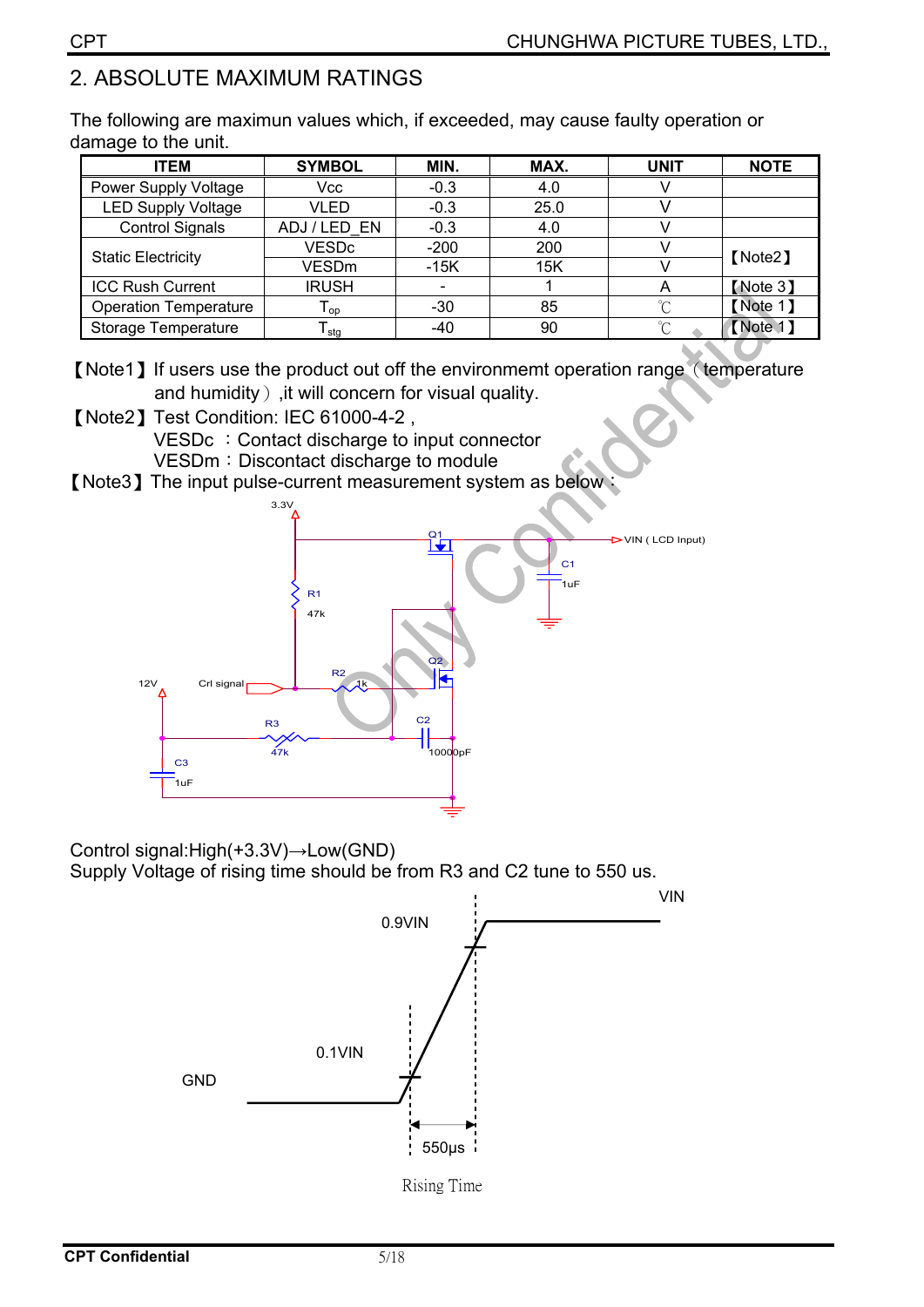#### 3. ELECTRICAL CHARACTERISTICS 3.1 TFT LCD Power Voltage

|                                         |                                     |              |            |      |              |                | Ta=25 $^{\circ}\mathrm{C}$ |
|-----------------------------------------|-------------------------------------|--------------|------------|------|--------------|----------------|----------------------------|
| <b>ITEM</b>                             | <b>SYMBOL</b>                       | MIN.         | TYP.       | MAX. | <b>UNIT</b>  | <b>NOTE</b>    |                            |
|                                         | Power Supply Voltage For LCD        | $V_{\rm CC}$ | 3.0        | 3.3  | 3.6          | V              |                            |
|                                         | Power Supply Voltage For LED Driver | $V_{LED}$    | 11.5       | 12   | 12.5         | V              |                            |
|                                         | Input Voltage                       | <b>VIN</b>   | 0          |      | $V_{\rm CC}$ | V              | [Note 1]                   |
|                                         | Common Mode Voltage                 | <b>VCM</b>   | 1.08       | 1.2  | 1.32         | V              | [Note 1]                   |
| Logic Input Voltage<br>$(LVDS:IN+,IN-)$ | Differential Input Voltage          | VID.         | 250        | 350  | 450          | mV             | [Note 1]                   |
|                                         | Threshold Voltage(high)             | <b>VTH</b>   |            |      | 100          | mV             | Mote 1                     |
|                                         | Threshold Voltage(low)              | <b>VTL</b>   | $-100$     |      |              | mV             | 【Note 1】                   |
| ADJ / LED-EN                            | Input Voltage(high)                 | <b>VIH</b>   | 3.0        |      | 3.3          | $\overline{V}$ |                            |
| LR / UD<br>Voltage                      | Input Voltage(low)                  | VIL          | <b>GND</b> |      | 0.3          | $\vee$         |                            |

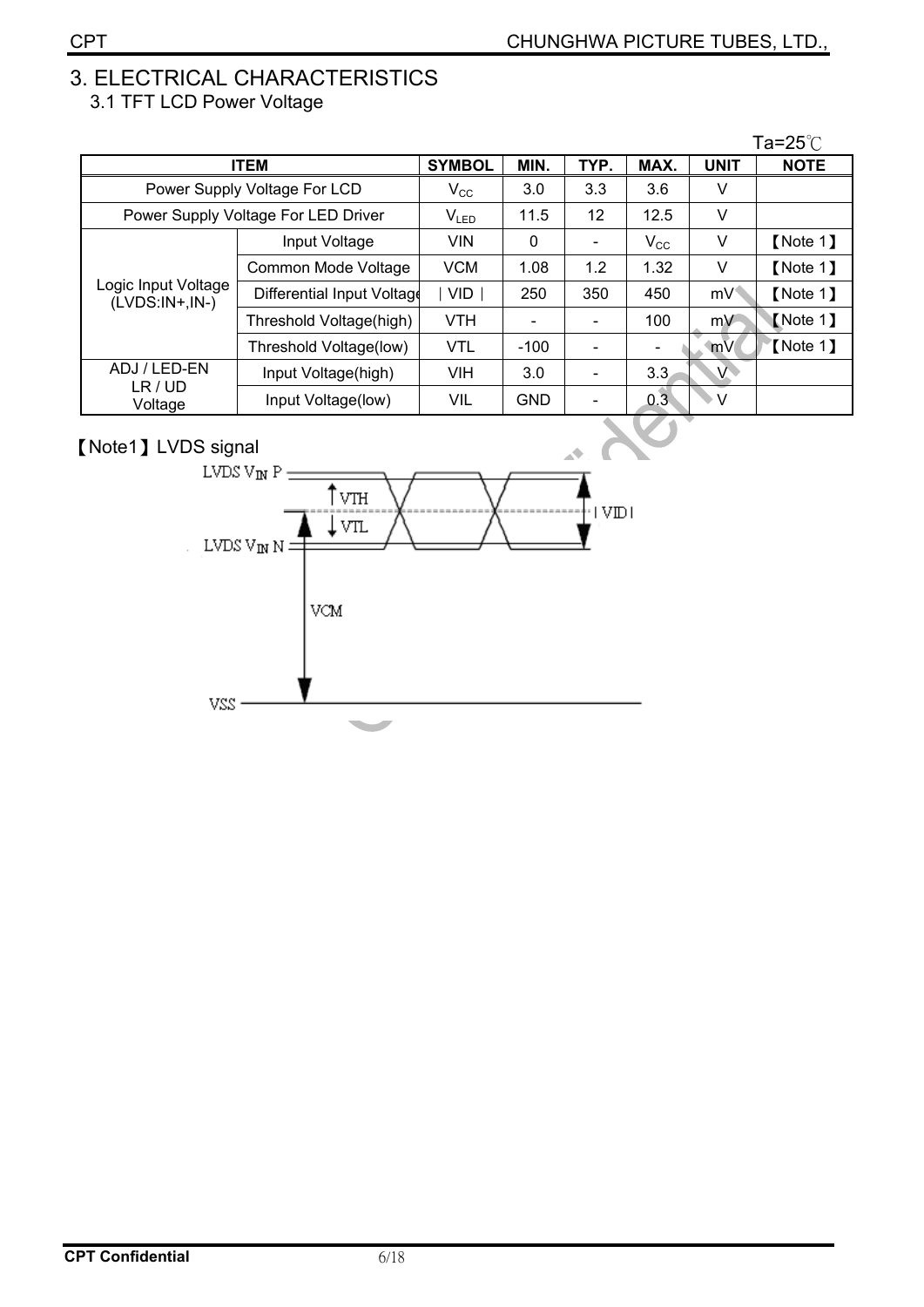#### 3.2 TFT-LCD Current Consumption

| <b>ITEM</b>                     | <b>SYMBOL</b> | MIN.  | TYP | MAX. | JNIT | <b>NOTE</b> |
|---------------------------------|---------------|-------|-----|------|------|-------------|
| <b>LCD Power Current</b>        | <b>I</b> CC   | $- -$ | TBD | TBC  | mA   | Note1)      |
| ED BLU.<br><b>Power Current</b> | <b>I</b> LED  | $-$   | TBD | TBC  | mA   | 【Note2】     |

[Note1] Typical: Under 64 gray pattern @ Vcc = 3.3 V (Frame rate is 60 Hz) Maximum: Under black pattern @ Vcc =  $3.0$  V $($  Frame rate is 60 Hz $)$ 



Data: RGB DATA, DCLK, DENA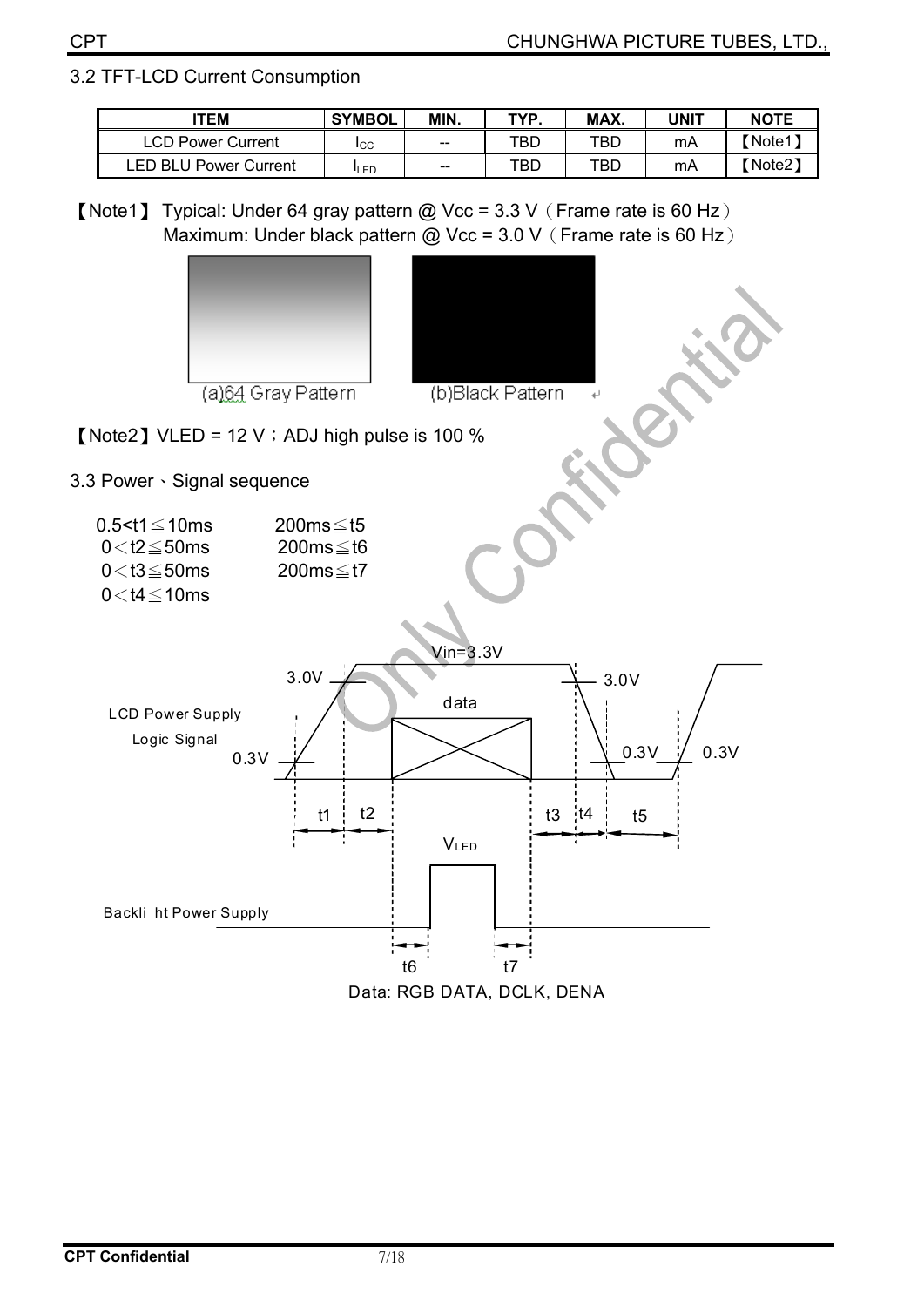

[Note] It is necessary that LED\_EN signal shouldn't be active until VLED is supplied.

|                      |               |      |       |                   |      | Ta=25℃      |
|----------------------|---------------|------|-------|-------------------|------|-------------|
| TEM                  | <b>SYMBOL</b> | MIN. | TYP.  | MAX.              | UNIT | <b>NOTE</b> |
| LED Lift Time (MTBF) | . .           | --   | 15000 | $\hspace{0.05cm}$ | Hrs  | $If=20mA$   |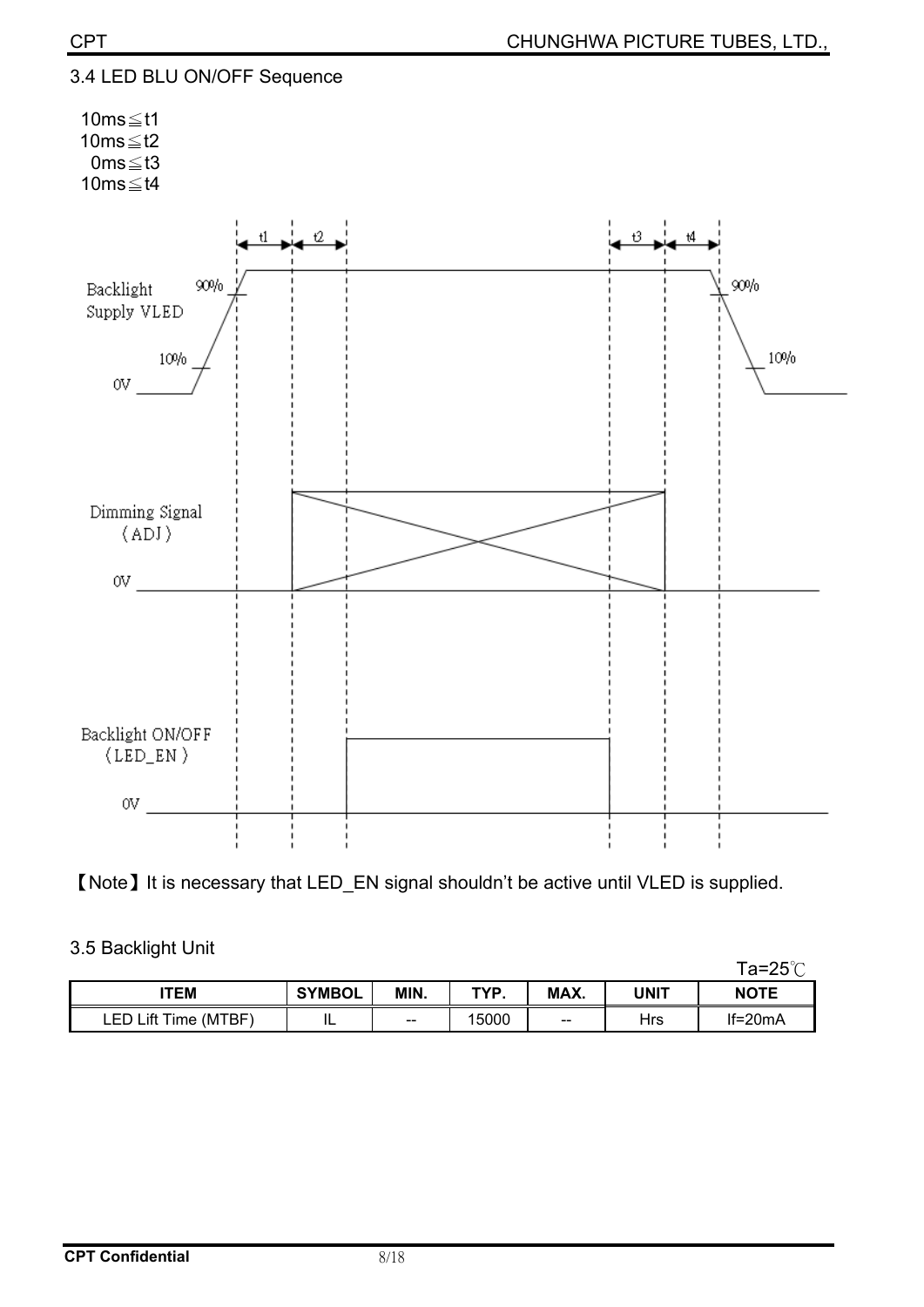## 4. INTERFACE CONNECTION

4.1 CN1

#### Connector type: I-PEX 20455-040E-12 or compatible

| Pin No.         | <b>SYMBOL</b>          | <b>FUNCTION</b>                             |
|-----------------|------------------------|---------------------------------------------|
| 1               | NC                     | <b>NC</b>                                   |
| $\overline{2}$  | $\overline{V_{CC}}$    | +3.3V Power                                 |
| 3               | $V_{\underline{CC}}$   | +3.3V Power                                 |
| 4               | <b>DVDD</b>            | EDID 3.3V Power                             |
| 5               | <b>NC</b>              | $\overline{\text{NC}}$                      |
| $\overline{6}$  | <b>SCL</b>             | <b>EDID Clock</b>                           |
| $\overline{7}$  | <b>SDA</b>             | <b>EDID Data</b>                            |
| 8               | RXIN0-                 | LVDS Signal(-)-channel 0                    |
| 9               | RXIN0+                 | LVDS Signal(+)-channel 0                    |
| 10              | <b>GND</b>             | Ground                                      |
| 11              | RXIN1-                 | LVDS Signal(-)-channel 1                    |
| $\overline{12}$ | RXIN1+                 | LVDS Signal(+)-channel 1                    |
| 13              | <b>GND</b>             | Ground                                      |
| 14              | RXIN2-                 | LVDS Signal(-)-channel 2                    |
| $\overline{15}$ | RXIN2+                 | LVDS Signal(+)-channel 2                    |
| 16              | <b>GND</b>             | Ground                                      |
| 17              | RXCLKIN-               | LVDS Clock Signal(-)                        |
| 18              | RXCLKIN+               | LVDS Clock Signal(+)                        |
| 19              | <b>GND</b>             | Ground                                      |
| 20              | $\overline{\text{NC}}$ | $\overline{\text{NC}}$                      |
| 21              | $\overline{\text{NC}}$ | $\overline{\text{NC}}$                      |
| $\overline{22}$ | <b>GND</b>             | Ground                                      |
| $\overline{23}$ | $\overline{\text{NC}}$ | $\overline{\text{NC}}$                      |
| 24              | $\overline{\text{NC}}$ | $\overline{\text{NC}}$                      |
| 25              | <b>GND</b>             | Ground                                      |
| 26              | <b>LR</b>              | Shift left or right control                 |
| 27              | <b>UD</b>              | Shift up or down control                    |
| 28              | <b>GND</b>             | Ground                                      |
| $\overline{29}$ | $\overline{\text{NC}}$ | NC                                          |
| 30              | $\overline{\text{NC}}$ | NC                                          |
| $\overline{31}$ | <b>GND</b>             | Ground                                      |
| 32              | <b>GND</b>             | Ground                                      |
| 33              | <b>GND</b>             | Ground                                      |
| $\overline{34}$ | $\overline{\text{NC}}$ | $\overline{\text{NC}}$                      |
| 35              |                        | Adjust for LED brightness                   |
| $\overline{36}$ | <b>LED-EN</b>          | LED Enable pin(+3.3 V Input)                |
| $\overline{37}$ | $\overline{\text{NC}}$ | $\overline{\text{NC}}$                      |
| $\overline{38}$ | <b>LED</b>             | Power Supply for LED(V <sub>LED</sub> =12V) |
| 39              | $V_{LED}$              | Power Supply for LED(V <sub>LED</sub> =12V) |
| $\overline{40}$ | $\overline{V}_{LED}$   | Power Supply for LED(V <sub>LED</sub> =12V) |

#### [Note]

1) ADJ adjust brightness to control Pin  $\cdot$  Pulse duty the bigger the brighter.

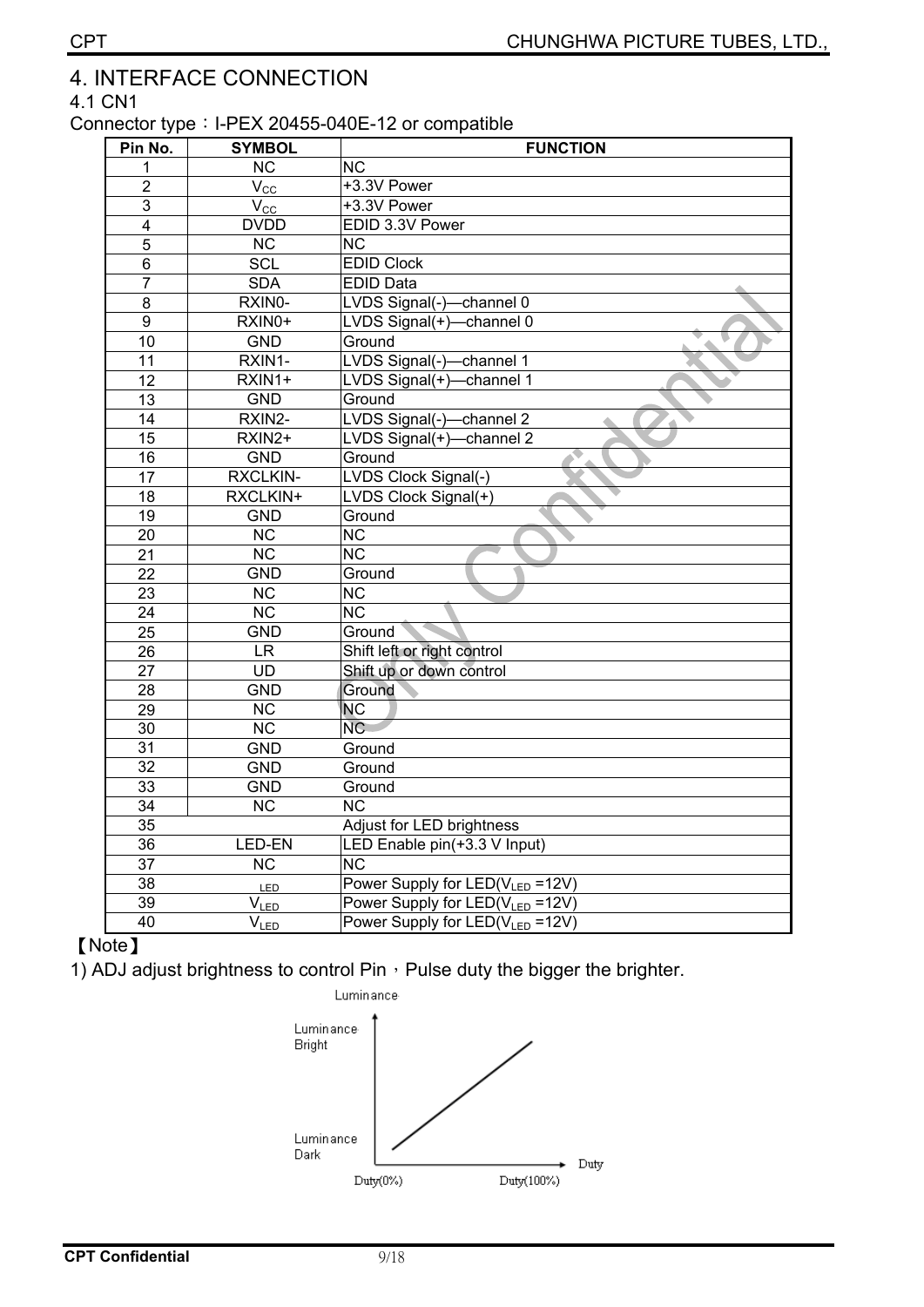2) ADJ signal=0~3.3V, operation frequency: 100HZ-20KHz. ADJ pin shound not connect to GND, it shound pull-high if not adjust brightness.



3) GND Pin must ground contact  $\cdot$  can not be floating.

4) LR  $/$  UD  $:$ 

| <b>LR</b>   | <b>UD</b> | Display mode                              |  |
|-------------|-----------|-------------------------------------------|--|
| 1           | 0         | Normal Display                            |  |
| $\mathbf 0$ | 0         | Left / Right Contrary                     |  |
| 1           | 1         | Up / Down Reverse                         |  |
| 0           | 1         | Left / Right Contrary , Up / Down Reverse |  |
|             |           |                                           |  |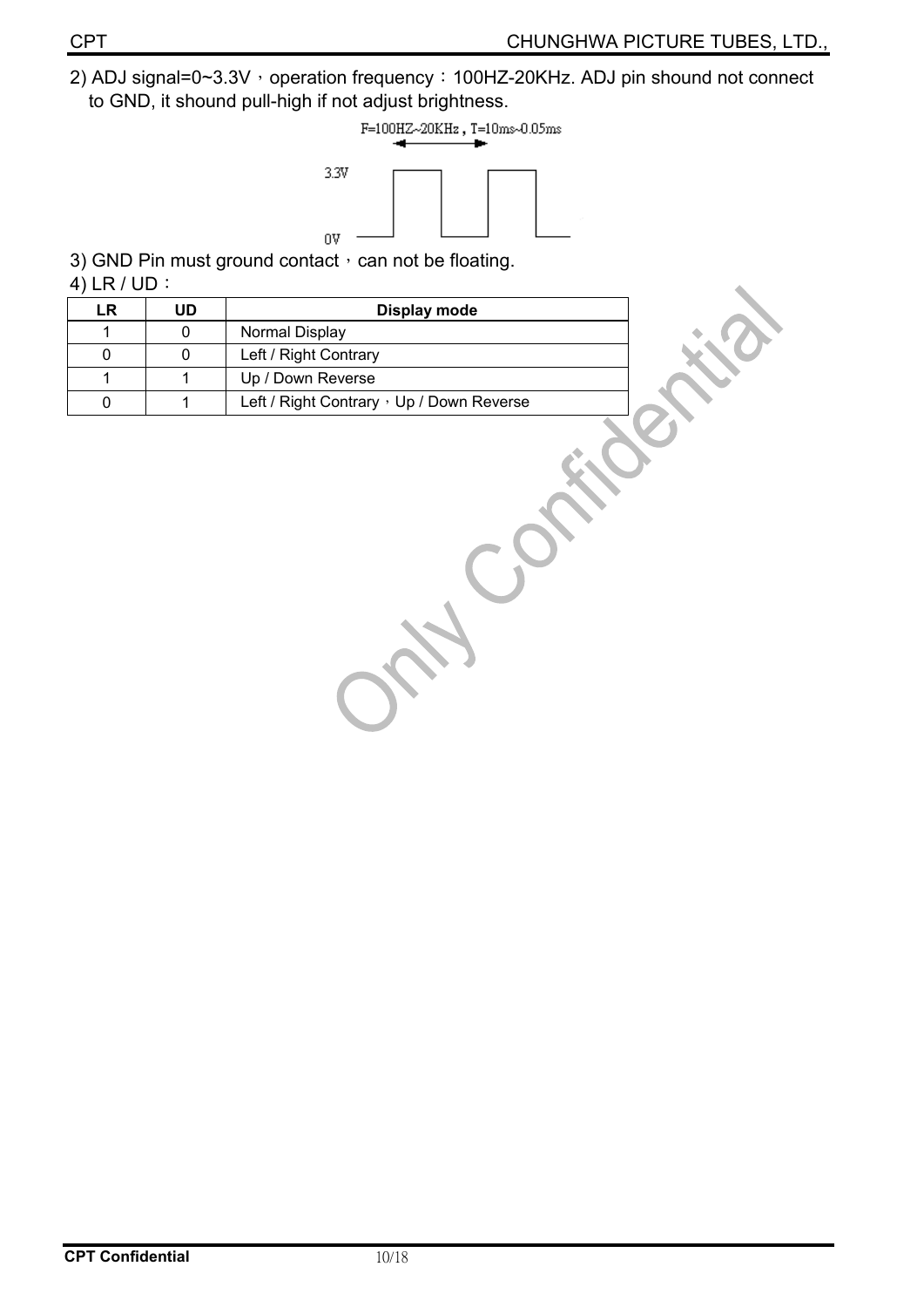## 5. INPUT SIGNAL

#### 5.1 Timing Specification

|                  | <b>ITEM</b>          |            |                                     | <b>SYMBOL</b> | MIN.       | TYP. | MAZ.       | <b>UNIT</b> |
|------------------|----------------------|------------|-------------------------------------|---------------|------------|------|------------|-------------|
| LVDS input       | <b>CLK Frequency</b> |            |                                     | fCLKin        | 61.5       | 69.3 | 77.0       | <b>MHz</b>  |
| signal sequence  |                      |            | <b>CLK Period</b>                   |               | 13.0       | 14.3 | 16.2       | ns          |
|                  |                      |            | Horizontal<br><b>Total Time</b>     | $t_H$         | TBD        | 1433 | TBD        | <b>tCLK</b> |
|                  |                      | Horizontal | Horizontal<br><b>Effective Time</b> | $t_{HA}$      |            | 1366 |            | tCLK        |
|                  | DE<br>Vertical       |            | Horizontal<br><b>Blank Time</b>     | $t_{HB}$      | <b>TBD</b> | 67   | <b>TBD</b> | tCLK        |
| LCD input timing |                      |            | Frame                               | fV            | 50         | 60   | 70         | Hz          |
|                  |                      |            | Vertical<br><b>Total Time</b>       | $t_{\vee}$    | <b>TBD</b> | 806  | TBD        | $t_H$       |
|                  |                      |            | Vertical<br>EffectiveTime           | $t_{VA}$      |            | 768  |            | $t_H$       |
|                  |                      |            | Vertical<br><b>Blank Time</b>       | $t_{VB}$      | <b>TBD</b> | 38   | <b>TBD</b> | $t_H$       |

#### 5.2 Timing sequence (Timing chart)



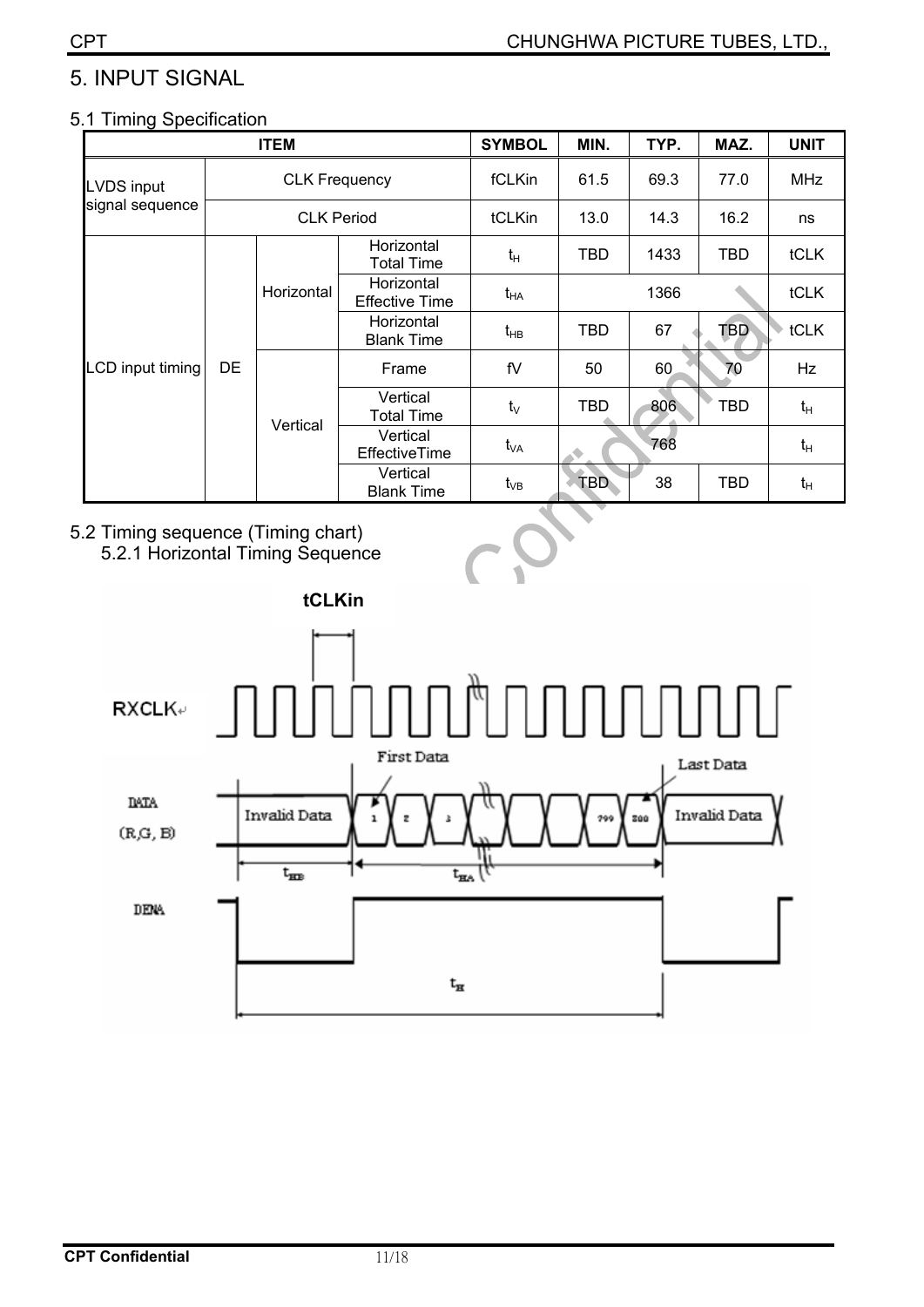#### 5.2.2 Vertical Timing Sequence





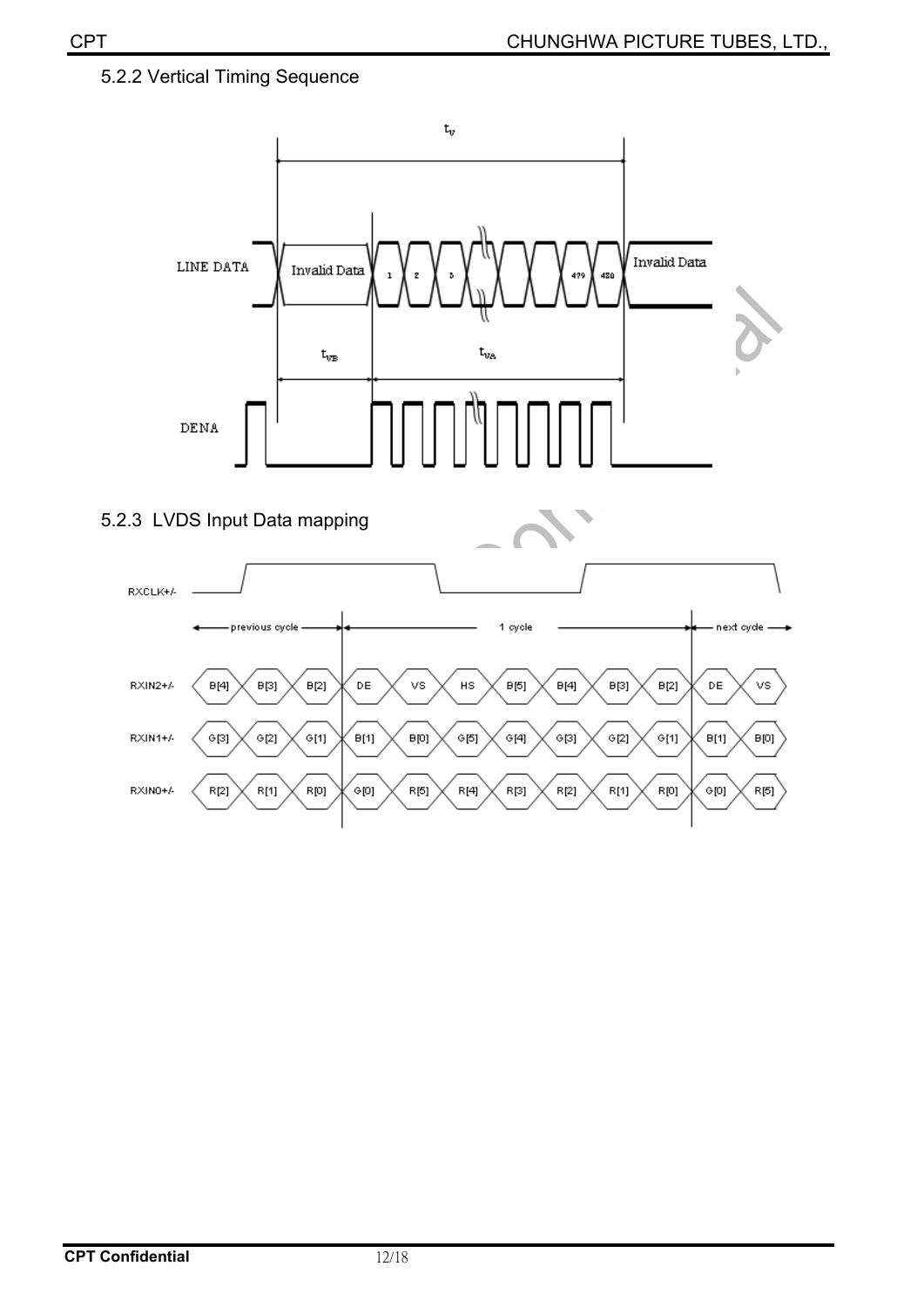| <b>COLOR</b> | <b>INPUT</b>    | <b>R DATA</b>  |                |                |                | <b>G DATA</b>  |                |                |                | <b>B DATA</b>    |                |                |                |                |                  |                          |                |                |                |
|--------------|-----------------|----------------|----------------|----------------|----------------|----------------|----------------|----------------|----------------|------------------|----------------|----------------|----------------|----------------|------------------|--------------------------|----------------|----------------|----------------|
|              | <b>DATA</b>     | R <sub>5</sub> | R <sub>4</sub> | R <sub>3</sub> | R <sub>2</sub> | R <sub>1</sub> | R <sub>0</sub> | G <sub>5</sub> | G <sub>4</sub> | G <sub>3</sub>   | G <sub>2</sub> | G <sub>1</sub> | G <sub>0</sub> | <b>B5</b>      | <b>B4</b>        | B <sub>3</sub>           | B <sub>2</sub> | <b>B1</b>      | B <sub>0</sub> |
|              |                 | <b>MSB</b>     |                |                |                |                | <b>LSB</b>     | <b>MSB</b>     |                |                  |                |                | <b>LSB</b>     | <b>MSB</b>     |                  |                          |                |                | <b>LSB</b>     |
|              | <b>BLACK</b>    | $\mathbf 0$    | $\mathbf 0$    | $\mathbf 0$    | $\pmb{0}$      | $\mathbf 0$    | $\mathbf 0$    | $\mathbf 0$    | $\mathbf 0$    | $\boldsymbol{0}$ | $\pmb{0}$      | $\mathbf 0$    | $\mathbf 0$    | $\mathbf 0$    | $\pmb{0}$        | $\mathbf 0$              | $\mathbf 0$    | $\mathbf 0$    | $\mathbf 0$    |
|              | <b>RED(63)</b>  | 1              | 1              | 1              | 1              | $\mathbf{1}$   | 1              | $\overline{0}$ | $\Omega$       | $\mathbf 0$      | $\overline{0}$ | $\overline{0}$ | 0              | 0              | $\overline{0}$   | $\mathbf 0$              | $\overline{0}$ | $\Omega$       | $\mathbf 0$    |
|              | GREEN(63)       | $\mathbf 0$    | $\overline{0}$ | $\mathbf 0$    | 0              | $\mathbf 0$    | $\overline{0}$ | 1              | $\mathbf{1}$   | 1                | 1              | 1              | 1              | $\overline{0}$ | $\mathbf 0$      | 0                        | 0              | 0              | $\mathbf 0$    |
| <b>BASIC</b> | BLUE(63)        | $\mathbf 0$    | $\mathbf 0$    | $\mathbf 0$    | $\mathbf 0$    | $\mathbf 0$    | $\mathbf 0$    | $\mathbf 0$    | $\mathbf 0$    | $\mathbf 0$      | $\mathbf 0$    | $\pmb{0}$      | 0              | $\mathbf{1}$   | 1                | 1                        | $\mathbf 1$    | 1              | 1              |
| COLOR        | <b>CYAN</b>     | $\overline{0}$ | $\overline{0}$ | 0              | $\overline{0}$ | $\mathbf 0$    | $\overline{0}$ | 1              | 1              | 1                | 1              | 1              | 1              | $\overline{1}$ | 1                | 1                        | 1              | 1              | 1              |
|              | <b>MAGENTA</b>  | 1              | 1              | 1              | 1              | 1              | 1              | 0              | $\mathbf 0$    | $\mathbf 0$      | $\mathbf 0$    | 0              | 0              | 1              | 1                | 1                        | $\overline{1}$ | $\overline{1}$ | 1              |
|              | <b>YELLOW</b>   | 1              | 1              | $\mathbf{1}$   | $\mathbf{1}$   | $\mathbf{1}$   | 1              | 1              | 1              | 1                | $\mathbf{1}$   | 1              | 1              | $\mathbf 0$    | $\overline{0}$   | $\overline{0}$           | 0              | $\overline{0}$ | $\mathbf 0$    |
|              | <b>WHITE</b>    | 1              | 1              | $\mathbf{1}$   | 1              | 1              | 1              | 1              | 1              | 1                | 1              | 1              | 1              | $\mathbf{1}$   | $\blacktriangle$ | $\overline{\phantom{a}}$ | $\overline{1}$ | 1              | 1              |
|              | RED(0)          | $\mathbf 0$    | 0              | 0              | 0              | 0              | 0              | 0              | $\mathbf 0$    | 0                | $\mathbf 0$    | 0              | 0              | 0              | $\overline{0}$   | $\overline{0}$           | 0              | 0              | 0              |
|              | RED(1)          | $\mathbf 0$    | $\overline{0}$ | $\mathbf 0$    | $\mathbf 0$    | $\mathbf 0$    | 1              | $\overline{0}$ | $\mathbf 0$    | $\mathbf 0$      | $\mathbf 0$    | $\mathbf 0$    | $\mathbf{0}$   | $\overline{0}$ | $\overline{0}$   | $\mathbf 0$              | $\mathbf 0$    | $\overline{0}$ | $\mathbf 0$    |
|              | RED(2)          | $\overline{0}$ | $\overline{0}$ | 0              | 0              | 1              | 0              | 0              | $\overline{0}$ | 0                | $\overline{0}$ | $\mathsf{O}$   | Ó              | $\overline{0}$ | $\overline{0}$   | 0                        | 0              | $\Omega$       | $\mathbf 0$    |
| <b>RED</b>   |                 |                |                |                |                |                |                |                |                |                  |                |                |                |                |                  |                          |                |                |                |
|              |                 |                |                |                |                |                |                |                |                |                  |                |                |                |                |                  |                          |                |                |                |
|              | <b>RED(62)</b>  | 1              | 1              | 1              | 1              | 1              | $\mathbf 0$    | 0              | $\mathbf 0$    | $\overline{0}$   | $\mathbf{0}$   | $\overline{0}$ | 0              | $\overline{0}$ | $\mathbf 0$      | $\mathbf 0$              | $\mathbf 0$    | $\mathbf 0$    | 0              |
|              | <b>RED(63)</b>  | 1              | 1              | $\mathbf{1}$   | $\mathbf{1}$   | 1              | 1              | 0              | $\mathbf{0}$   | $\mathbf{0}$     | $\mathbf 0$    | $\mathbf 0$    | 0              | 0              | 0                | $\mathbf 0$              | $\mathbf 0$    | $\mathbf 0$    | $\mathbf 0$    |
|              | GREEN(0)        | $\mathbf 0$    | $\mathbf 0$    | $\pmb{0}$      | $\pmb{0}$      | $\pmb{0}$      | $\mathbf 0$    | $\mathbf 0$    | $\mathbf 0$    | $\overline{0}$   | $\pmb{0}$      | $\pmb{0}$      | $\mathbf 0$    | $\overline{0}$ | $\pmb{0}$        | $\pmb{0}$                | $\mathbf 0$    | $\overline{0}$ | $\mathbf 0$    |
|              | GREEN(1)        | $\mathbf 0$    | $\mathbf 0$    | 0              | $\mathbf 0$    | $\mathbf 0$    | 0              | Q              | $\overline{0}$ | $\overline{0}$   | $\mathbf 0$    | 0              | 1              | $\overline{0}$ | $\mathbf 0$      | $\mathbf 0$              | $\mathbf 0$    | $\Omega$       | 0              |
|              | GREEN(2)        | 0              | 0              | 0              | 0              | 0              | $\bf{0}$       | $\mathbf{0}$   | $\overline{0}$ | 0                | 0              | 1              | 0              | $\overline{0}$ | $\overline{0}$   | 0                        | 0              | 0              | 0              |
| <b>GREEN</b> |                 |                |                |                |                |                |                |                |                |                  |                |                |                |                |                  |                          |                |                |                |
|              |                 |                |                |                |                |                |                |                |                |                  |                |                |                |                |                  |                          |                |                |                |
|              | GREEN(62)       | 0              | 0              | 0              | $\bf{0}$       | 0              | $\overline{0}$ | 1              | 1              | 1                | 1              | 1              | 0              | 0              | 0                | 0                        | 0              | 0              | 0              |
|              | GREEN(63)       | $\mathbf 0$    | $\mathbf 0$    | $\mathbf 0$    | $\overline{0}$ | $\overline{0}$ | $\mathbf 0$    | 1              | $\mathbf{1}$   | $\mathbf{1}$     | 1              | $\mathbf{1}$   | 1              | $\overline{0}$ | $\pmb{0}$        | $\mathbf 0$              | $\mathbf 0$    | $\overline{0}$ | $\pmb{0}$      |
| <b>BLUE</b>  | BLUE(0)         | $\mathbf 0$    | $\mathbf 0$    | $\mathbf 0$    | 0              | $\mathbf 0$    | $\mathbf 0$    | $\overline{0}$ | $\mathbf 0$    | $\mathbf 0$      | $\mathbf 0$    | $\mathbf 0$    | 0              | $\overline{0}$ | $\mathbf 0$      | $\mathbf 0$              | $\mathbf 0$    | $\overline{0}$ | $\pmb{0}$      |
|              | BLUE(1)         | 0              | 0              | 0              | 0              | 0              | $\mathbf 0$    | 0              | $\overline{0}$ | $\mathbf 0$      | $\mathbf 0$    | 0              | 0              | 0              | $\mathbf 0$      | 0                        | $\mathbf 0$    | 0              | 1              |
|              | BLUE(2)         | $\overline{0}$ | $\overline{0}$ | $\overline{0}$ | $\overline{0}$ | 0              | $\mathbf 0$    | 0              | $\overline{0}$ | $\mathbf 0$      | $\overline{0}$ | 0              | 0              | 0              | 0                | 0                        | 0              | 1              | $\mathbf 0$    |
|              |                 |                |                |                |                |                |                |                |                |                  |                |                |                |                |                  |                          |                |                |                |
|              |                 |                |                |                |                |                |                |                |                |                  |                |                |                |                |                  |                          |                |                |                |
|              | <b>BLUE(62)</b> | 0              | 0              | 0              | 0              | $\pmb{0}$      | 0              | 0              | 0              | 0                | 0              | 0              | 0              | 1              | 1                | 1                        | 1              | $\mathbf 1$    | $\pmb{0}$      |
|              | <b>BLUE(63)</b> | 0              | $\overline{0}$ | $\overline{0}$ | $\overline{0}$ | 0              | $\overline{0}$ | 0              | $\overline{0}$ | $\mathbf 0$      | $\overline{0}$ | 0              | 0              | 1              | 1                | 1                        | 1              | 1              | 1              |

#### 5.3 Color data assignment

[Note1] Definition of Gray Scale

color(n): n is series of Gray Scale. The more n value is, the bright Gray Scale. **[Note2] Data:1-High,0-Low**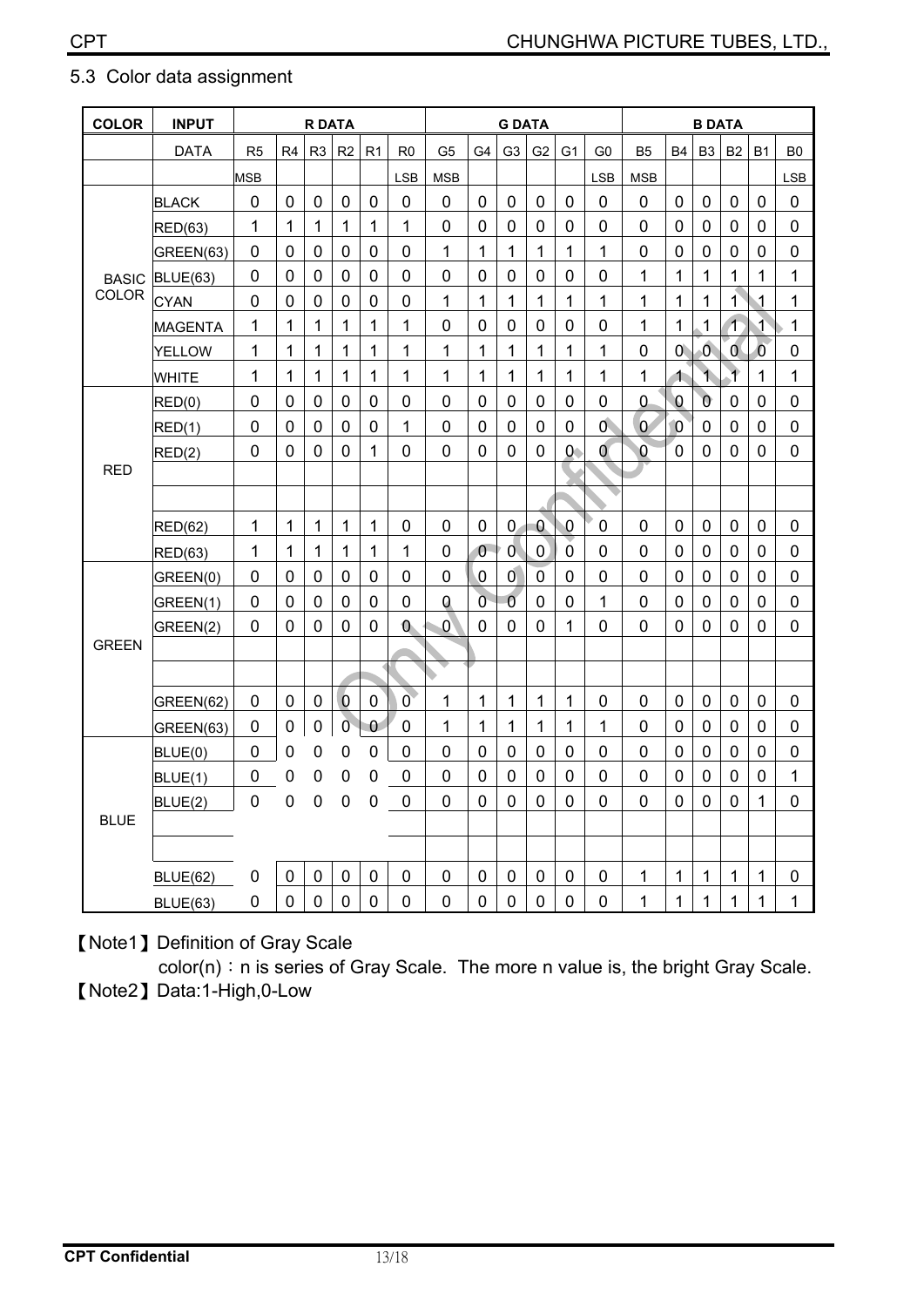## **6. BLOCK DIAGRAM**

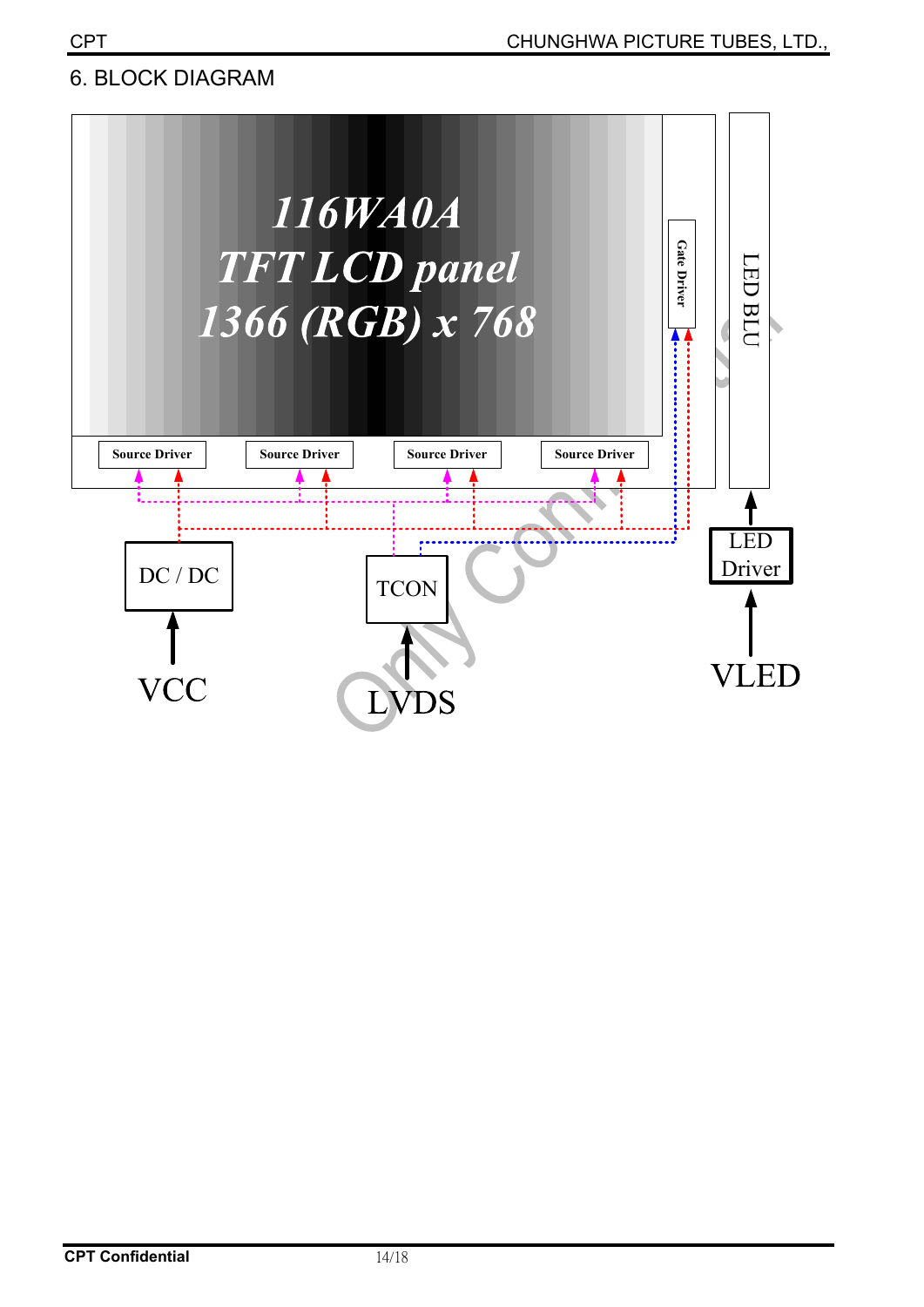## 7. MECHANICAL DIMENSION

7.1 Front Side



#### GENERAL TOLERANCE: ±0.3mm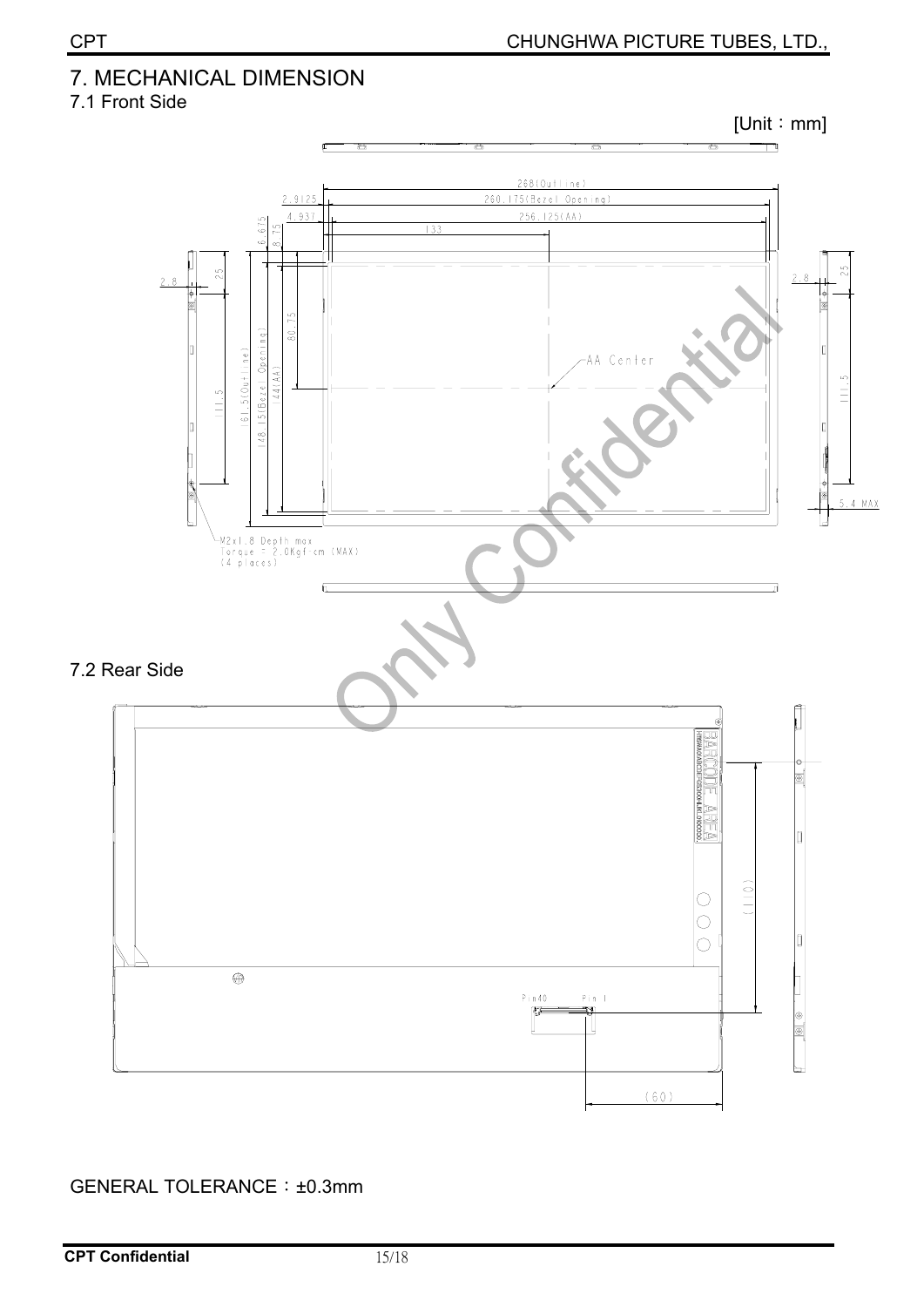$\sim$ 

|                                  |             |                       |                             |                |                | Ta = 25°C, V <sub>CC</sub> =3.3V |                 |             |
|----------------------------------|-------------|-----------------------|-----------------------------|----------------|----------------|----------------------------------|-----------------|-------------|
|                                  | <b>ITEM</b> | <b>SYMBOL</b>         | <b>CONDITION</b>            | MIN.           | TYP.           | MAX.                             | <b>UNIT</b>     | <b>NOTE</b> |
| <b>Constrast Ratio</b>           |             | CR                    | Point-5                     | 320            | 400            |                                  |                 | $*1)*2)*3)$ |
| Luminance*)                      |             | Lw                    |                             | 320            | 400            |                                  | $\text{cd/m}^2$ | $*2)*3)$    |
| <b>Luminance Uniformity</b>      |             | $\Delta \mathsf{L}$   |                             | 70             | 80             | --                               | $\%$            | $*2)*3)$    |
| Response Time<br>(White - Black) |             | Tr+Tf                 |                             |                | 10             | 14                               | ms              | $*3)*4)$    |
| Viewing<br>Angle                 | Horizontal  | Ψ                     | $CR \ge 10$                 | 150            | 170            |                                  | $\circ$         | $*2)*3)$    |
|                                  | Vertical    | $\boldsymbol{\theta}$ | Point-5                     | 100            | 120            |                                  | $\circ$         | $*2)*3)$    |
| Color<br>Coordinate              | White       | Wx<br>Wy              |                             | 0.283<br>0.299 | 0.313<br>0.329 | 0.343<br>0.359                   |                 |             |
|                                  | Red         | Rx<br>Ry              | $\theta = \phi = 0^{\circ}$ | <b>TBD</b>     | <b>TBD</b>     | <b>TBD</b>                       |                 | $*2)*3)$    |
|                                  | Green       | Gx<br>Gy              | Point-7                     | <b>TBD</b>     | TBD            | TBD                              |                 |             |
|                                  | <b>Blue</b> | Bx<br>By              |                             | <b>TBD</b>     | TBD.           | TBD                              |                 |             |

## 8. OPTICAL CHARACTERISTICS

#### [Note]

Measure condition:  $25^{\circ}$  +  $25^{\circ}$  +  $60\pm10\%$  RH  $\prime$  under 10 Lux in the dark room. BM-5A (TOPCON) , viewing angle2°, VCC=3.3V, Vadj=3.3V. (ADJ Duty 100%).



\*1) Definition of contrast ratio:

Measure the point-5 as figure 8-1 Contrast Ratio (CR)= (White) Luminance of ON ÷ (Black) Luminance of OFF

\*2) Definition of luminance:

Measure white luminance on the point-5 as figure8-1

Definition of Luminance Uniformity: Measure white luminance on the point 1~9 as figure8-1  $\triangle L = L(MIN)/L(MAX) \times 100\%$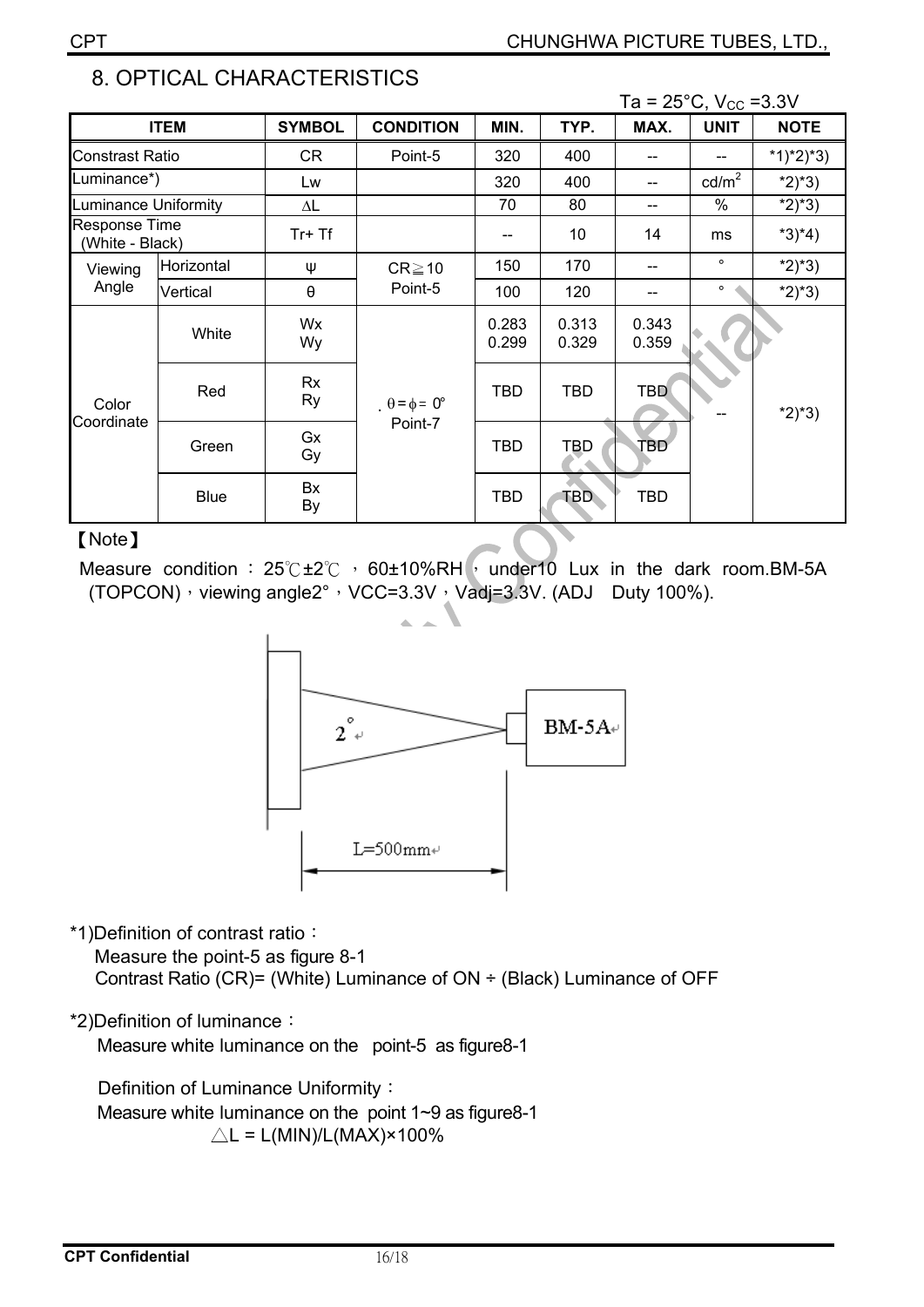

\*3) Definition of Viewing Angle(θ,ψ),refer to Fig8-2 as below: These items are measured by EZ-CONTRAST (ELDIM) in the dark room. (no ambient light).



Fig8-2 Definition of Viewing Angle

\*4) Definition of Response Time.(White-Black)



Fig8-3 Definition of Response Time(White-Black)